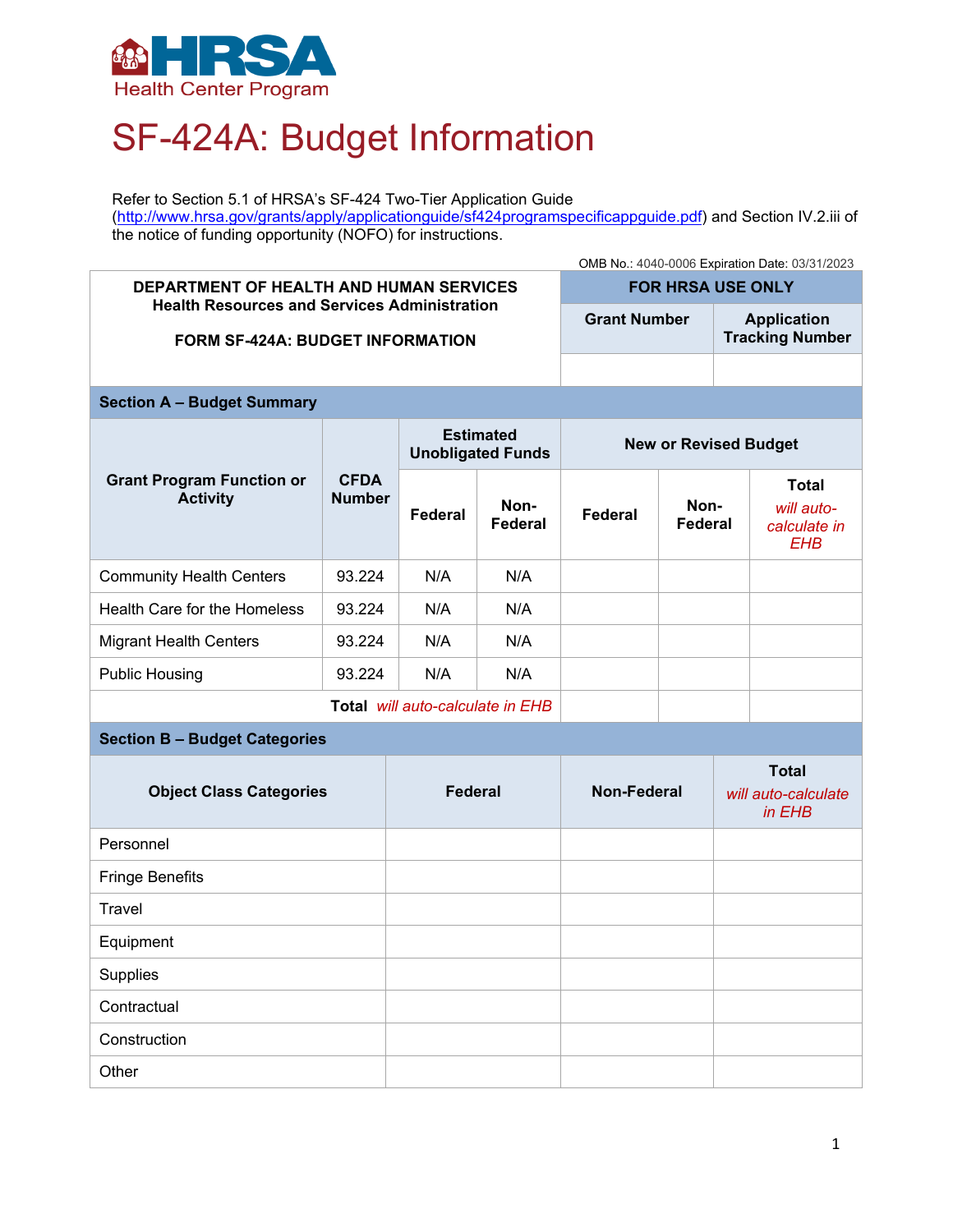| <b>DEPARTMENT OF HEALTH AND HUMAN SERVICES</b>                                                                    |                                         |                  |                         | <b>FOR HRSA USE ONLY</b> |                                       |                     |              |                                              |  |                                                          |  |
|-------------------------------------------------------------------------------------------------------------------|-----------------------------------------|------------------|-------------------------|--------------------------|---------------------------------------|---------------------|--------------|----------------------------------------------|--|----------------------------------------------------------|--|
| <b>Health Resources and Services Administration</b><br><b>FORM SF-424A: BUDGET INFORMATION</b>                    |                                         |                  |                         |                          |                                       | <b>Grant Number</b> |              | <b>Application</b><br><b>Tracking Number</b> |  |                                                          |  |
|                                                                                                                   |                                         |                  |                         |                          |                                       |                     |              |                                              |  |                                                          |  |
| <b>Total Direct Charges</b><br>will auto-calculate in EHB                                                         |                                         |                  |                         |                          |                                       |                     |              |                                              |  |                                                          |  |
| <b>Indirect Charges</b>                                                                                           |                                         |                  |                         |                          |                                       |                     |              |                                              |  |                                                          |  |
|                                                                                                                   | <b>Total</b> will auto-calculate in EHB |                  |                         |                          |                                       |                     |              |                                              |  |                                                          |  |
| <b>Section C - Non-Federal Resources</b>                                                                          |                                         |                  |                         |                          |                                       |                     |              |                                              |  |                                                          |  |
| <b>Grant Program</b><br><b>Function or Activity</b>                                                               |                                         | <b>Applicant</b> |                         | <b>State</b>             | Local                                 |                     | <b>Other</b> | Program<br><b>Income</b>                     |  | <b>Total</b><br>will auto-<br>calculate in<br><b>EHB</b> |  |
| <b>Community Health</b><br>Centers                                                                                |                                         |                  |                         |                          |                                       |                     |              |                                              |  |                                                          |  |
| Health Care for the<br>Homeless                                                                                   |                                         |                  |                         |                          |                                       |                     |              |                                              |  |                                                          |  |
| <b>Migrant Health Centers</b>                                                                                     |                                         |                  |                         |                          |                                       |                     |              |                                              |  |                                                          |  |
| <b>Public Housing</b>                                                                                             |                                         |                  |                         |                          |                                       |                     |              |                                              |  |                                                          |  |
| Total will auto-calculate in<br>EHB                                                                               |                                         |                  |                         |                          |                                       |                     |              |                                              |  |                                                          |  |
| <b>Section D - Forecasted Cash Needs (optional)</b>                                                               |                                         |                  |                         |                          |                                       |                     |              |                                              |  |                                                          |  |
|                                                                                                                   | 1 <sup>st</sup> Quarter                 |                  | 2 <sup>nd</sup> Quarter |                          | 3rd Quarter                           |                     |              | 4 <sup>th</sup> Quarter                      |  | <b>Total 1st Year</b><br>will auto-calculate<br>in EHB   |  |
| <b>Federal</b>                                                                                                    |                                         |                  |                         |                          |                                       |                     |              |                                              |  |                                                          |  |
| <b>Non-Federal</b>                                                                                                |                                         |                  |                         |                          |                                       |                     |              |                                              |  |                                                          |  |
| Total will auto-<br>calculate in EHB                                                                              |                                         |                  |                         |                          |                                       |                     |              |                                              |  |                                                          |  |
| Section E - Budget Estimates of Federal Funds Needed for Balance of Project<br>(not applicable to new applicants) |                                         |                  |                         |                          |                                       |                     |              |                                              |  |                                                          |  |
|                                                                                                                   |                                         |                  |                         |                          | <b>Future Funding Periods (Years)</b> |                     |              |                                              |  |                                                          |  |
| <b>Grant Program</b>                                                                                              |                                         |                  | <b>First</b>            | <b>Second</b>            |                                       | <b>Third</b>        |              | <b>Fourth</b>                                |  |                                                          |  |
| <b>Community Health Centers</b>                                                                                   |                                         |                  |                         |                          |                                       | N/A                 |              | N/A                                          |  |                                                          |  |
| Health Care for the Homeless                                                                                      |                                         |                  |                         |                          |                                       | N/A                 |              | N/A                                          |  |                                                          |  |

|                                         | <b>Future Funding Periods (Years)</b> |                               |     |               |  |  |
|-----------------------------------------|---------------------------------------|-------------------------------|-----|---------------|--|--|
| <b>Grant Program</b>                    | <b>First</b>                          | <b>Third</b><br><b>Second</b> |     | <b>Fourth</b> |  |  |
| <b>Community Health Centers</b>         |                                       |                               | N/A | N/A           |  |  |
| Health Care for the Homeless            |                                       |                               | N/A | N/A           |  |  |
| <b>Migrant Health Centers</b>           |                                       |                               | N/A | N/A           |  |  |
| <b>Public Housing</b>                   |                                       |                               | N/A | N/A           |  |  |
| <b>Total</b> will auto-calculate in EHB |                                       |                               | N/A | N/A           |  |  |